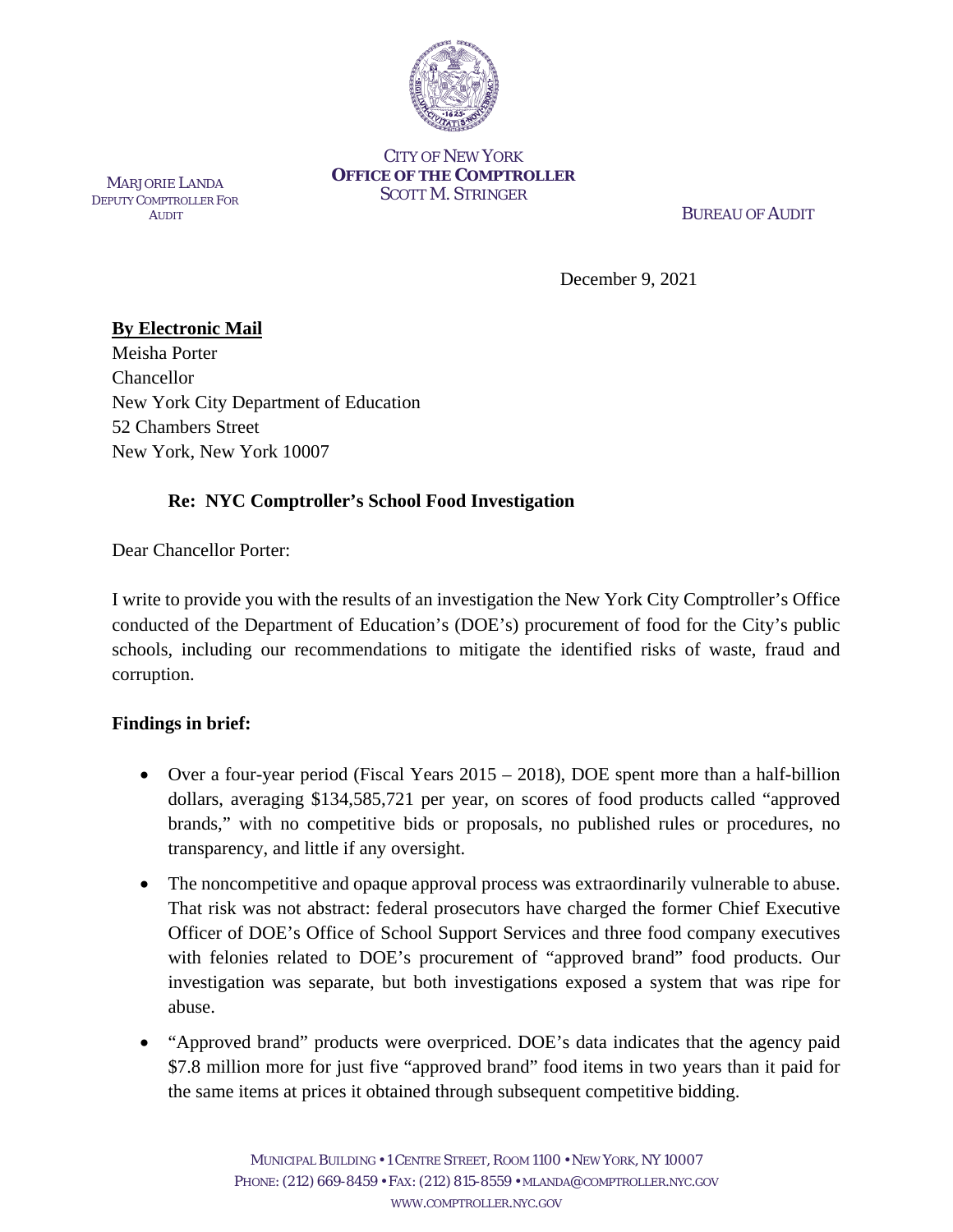Chancellor Meisha Porter Investigation of DOE's School Food Program Page 2 of 13

#### **Recommendations:**

- **1. Implement and publish a written policy and procedure for "approved brands."**  DOE's written policy and procedure should set forth all required steps and timeframes necessary for its approval of a branded food product, identify the DOE units responsible for each step, and provide for independent review. DOE should publish the policy and procedure on its website and publicly disseminate it through additional means, such as the online City Record. The policy and procedure should define and limit the circumstances, if any, in which a specific required step or timeframe may be eliminated or modified and require a documented justification and advance approval by an independent reviewer for any such departure from the standard process.
- **2. Procure food competitively and justify "approved brands" procurements as exceptions.** DOE's written policy and procedure should expressly state that DOE must select food products through competitive procurement methods except to meet true short term needs, justified in writing as exceptions, subject to the written approval of an independent reviewer with no direct role in the procurement.
- **3. Reexamine pricing.** DOE's Division of Contracts and Purchasing should assess current methods for determining whether the prices of the food products vendors market to DOE, including existing and prospective "approved brands" are "fair and reasonable." The assessment should factor in DOE's purchasing power as one of the nation's largest customers.
- **4. Vet "approved brand" suppliers.** Institute appropriate vetting of "approved brand" suppliers, using the review required for contract direct vendors as a guide.
- **5. Create transparency.** Publish, in advance, on the relevant public pages of DOE's website, in DOE's Vendor Portal, and, where appropriate, in the City Record: (a) all required steps of the "approved brand" process; (b) each new solicitation of products; (c) the results of each solicitation; and (d) a current list, updated regularly and not less than once per months, of all "approved brand" products, with unit prices and the total amount spent each year on each product.
- **6. Review food purchases periodically.** Review "approved brand" food products periodically, not less than annually, to identify food items appropriate for procurement through competitively bid contracts**.**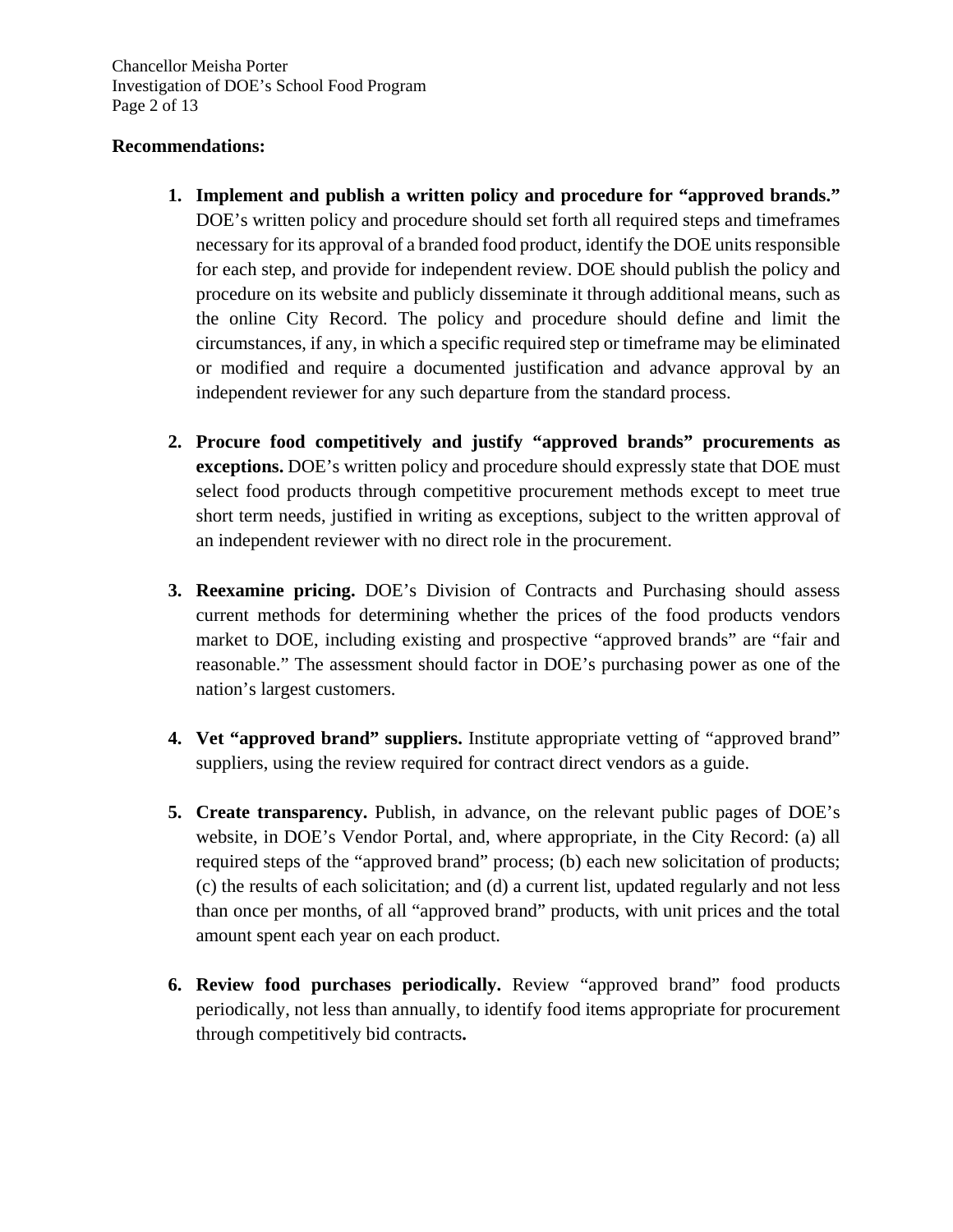Chancellor Meisha Porter Investigation of DOE's School Food Program Page 3 of 13

#### **Background**

#### **How Does DOE Purchase Food?**

DOE serves "approximately 43 million breakfasts, 105 million lunches, and 16 million snacks and suppers" during the school year, and "an additional 8 million breakfasts and lunches" during the summer at approximately [1](#page-2-0),250 school kitchens citywide.<sup>1</sup>

In the period our investigation covered, DOE directly purchased most of that food through contracts with three to four food distributors that delivered food to all DOE schools in their respective assigned areas throughout the City.[2](#page-2-1) The distributors directly *purchase* DOE's food, but DOE *selects* the food products the distributors are allowed to purchase. Most of those products are in the category of "approved brands," and DOE selects them through an internal, informal process with no provision for competition among the vendors, as described below.

## **"Contract Direct" vs "Approved Brands"**

DOE spends nearly 80 percent of its food budget on frozen and grocery products. In the period we investigated, DOE selected those products in two different ways—either as "contract direct" items, roughly 40 products that accounted for 16 percent of DOE's spending, or as "approved brands," 24[3](#page-2-2) items that accounted for the vast majority of DOE's purchases.<sup>3</sup> DOE selected the "contract" direct items" through open competitive bidding; in contrast, DOE selected its "approved brands" with no competitive process, contracts, or published rules and procedures.<sup>[4](#page-2-3)</sup>

<span id="page-2-0"></span>ī <sup>1</sup> NYCDOE –Request for Bid, Serial Number B3179. To obtain federal reimbursement, DOE must meet United States Department of Agriculture (USDA) nutritional standards. DOE must also meet New York City and New York State food-service requirements. NYSED Child Nutrition Knowledge Center, *Policy & Regulations*, [http://www.cn.nysed.gov/miscellaneous/policy-regulations,](http://www.cn.nysed.gov/miscellaneous/policy-regulations) last accessed October 22, 2021; NYC DOE, *Menu Nutrition Information*, <https://www.schools.nyc.gov/school-life/food/menu-nutrition-information> (last accessed October 22, 2021). DOE also obtains donated food through other public agencies, primarily New York State's Office of General Services.

<span id="page-2-1"></span><sup>2</sup> DOE designates food distribution contract areas as "Aggregate Classes" 1 through 6, with Manhattan, Staten Island, and the Bronx each constituting an aggregate class, and Brooklyn comprising two aggregate classes. NYCDOE Food<br>Distribution Contracts Serial Numbers B2147 and B2442, (August 3, 2012, March 12, 2014).

<span id="page-2-2"></span><sup>&</sup>lt;sup>3</sup> Unless otherwise specified, "food products" in this letter means frozen and grocery items as opposed to milk, fresh bread, and fresh produce, which involve different selection methods and issues.

<span id="page-2-3"></span><sup>4</sup> Approximately 12 percent of the amount DOE paid for "approved brands" was for fresh unprocessed produce. Our investigation focused on the frozen and grocery items that account for the vast majority of the expenditures, rather than the fresh produce. Although DOE accounted for fresh produce expenditures in the "approved brands" category, the agency generally did not approve specific brands of fresh produce but rather used industry standards such as size, USDA quality grade, and in some instances, place of origin, e.g., New York State apples to specify the fresh produce items that distributors were supposed to provide.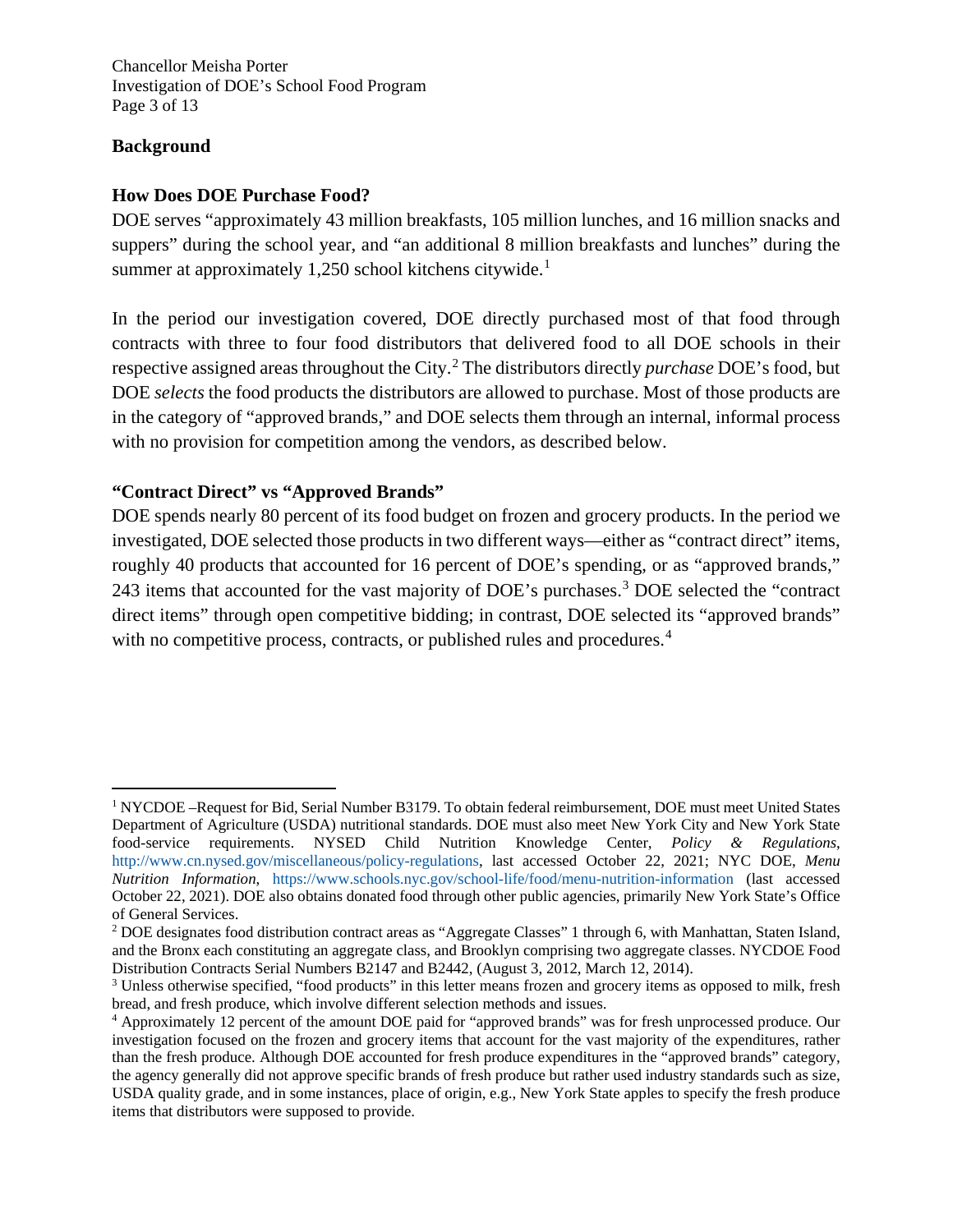| <b>Fiscal Year</b> | <b>DOE</b><br><b>Spending</b><br>through<br>Food<br><b>Distributors</b> | "Contract Direct"<br><b>Spending</b> | <b>Percent</b> | "Approved<br>Brands"<br><b>Spending</b> | of<br><b>Percent</b><br><b>Total Spend</b> |
|--------------------|-------------------------------------------------------------------------|--------------------------------------|----------------|-----------------------------------------|--------------------------------------------|
| FY 2015            | \$154,522,638                                                           | \$33,441,441                         | 22%            | \$121,081,197                           | 78%                                        |
| <b>FY 2016</b>     | \$161,737,105                                                           | \$23,659,553                         | 15%            | \$138,077,552                           | 85%                                        |
| FY 2017            | \$156,596,486                                                           | \$21,311,861                         | 14%            | \$135,284,625                           | 86%                                        |
| <b>FY 2018</b>     | \$169,701,630                                                           | \$25,802,120                         | 15%            | \$143,899,510                           | 85%                                        |
| <b>TOTAL</b>       | \$642,557,859                                                           | \$104,214,975                        | 16%            | \$538,342,884                           | 84%                                        |

**Figure 1 - DOE's Expenditures through Its Food Distributor Contracts by Year and Sourcing Method, Fiscal Years 2015-2018**

\*Source: NYC DOE (percentages calculated by Comptroller's Office). In this table, fresh produce is included in "approved brands" and constitutes approximately 12 percent of that category of spending. The issues we identified relating to "approved brands" did not necessarily pertain to fresh produce.

**"Approved Brands" Vendors Do Not Necessarily Produce the Food They Market to DOE** DOE's "approved brands" vendors—the companies that market the products to DOE and then sell them to DOE through DOE's contracted distributors—do not necessarily produce or even physically handle those food products. Rather, many engage third parties—food manufacturers that produce, package, and deliver the products. The previously-mentioned criminal charges describe the structure:

Food Service Company [fictional name used in the federal criminal complaint to identify the company whose executives were charged] was formed to provide various food products to retail and food service markets, including to K-12 schools across the country. Food Service Company did not manufacture or process the food products it marketed and sold; instead, Food Service Company partnered with food manufacturers to produce the products that Food Service Company had contracted to provide.

In our investigation, we found one instance, not charged in the criminal complaint, in which an "approved brand" vendor added a 40 percent markup to the price it charged DOE for a food product that the vendor obtained from a third party. DOE purchased the product at a high volume—more than \$3 million worth per year. When DOE put that food item out for a competitive bid, the *same* vendor immediately reduced its price by 15 percent and nevertheless lost the bid to an even lowerpriced competitor, as detailed later in this letter. Over two years, DOE paid \$979,272 more for the "approved brand" product than it would have paid as a "contract direct" item at the price it obtained through competitive bidding.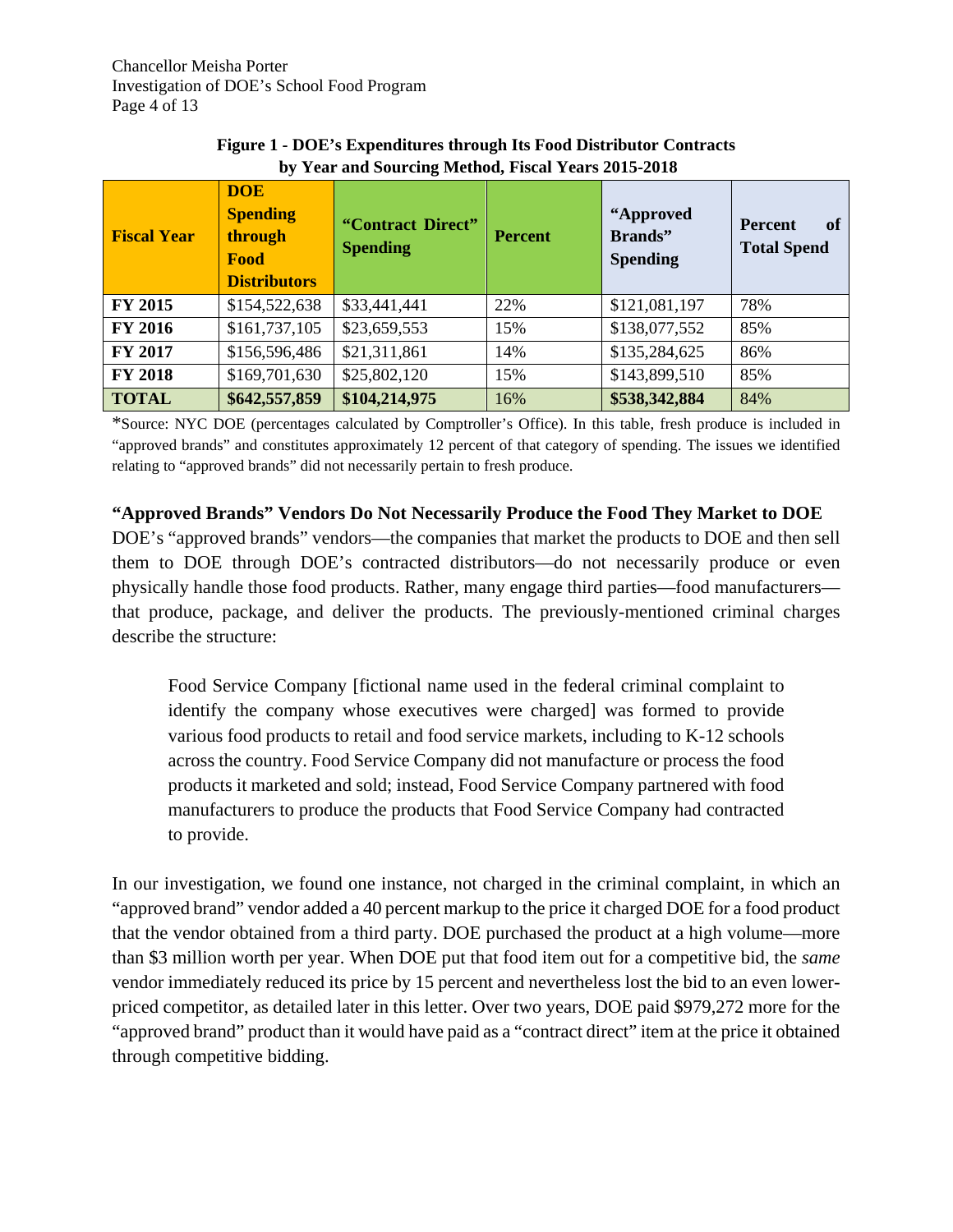Chancellor Meisha Porter Investigation of DOE's School Food Program Page 5 of 13

The fact that food vendors subcontract out the hard costs of manufacturing, storing, and delivering perishable food products is not inherently improper; it reflects a reality in the industry. However, the structure can lead to DOE's paying artificially high prices when it selects such products as "approved brands" with no price competition and no transparency, as the above example, and others described later in this letter show.

## **Who Selects DOE's "Approved Brands"?**

In the period we investigated, two DOE bureaus divided responsibility for purchasing food and authorizing "approved brands": School Operations, reporting to DOE's Chief Operating Officer (COO), and the Finance unit, specifically its Division of Contracts and Purchasing (DCP). DOE's Office of Food and Nutrition Services (OFNS), an office within School Operations, selected DOE's "approved brand" food products, subject to DCP's approval of their prices.<sup>[5](#page-4-0)</sup> Two DOE officials—OFNS' deputy director and its director of Menu Management—shared primary responsibility for approving the "approved brands."



**Figure 2 – DOE Units Responsible for "Approved Brands"**

<span id="page-4-0"></span>Ĩ. <sup>5</sup> Prior to September 2018, DOE's Office of School Support Services (OSSS) oversaw OFNS, previously known as the Office of School Food. DOE rebranded OSSS as the Office of School Operations, which oversees OFNS.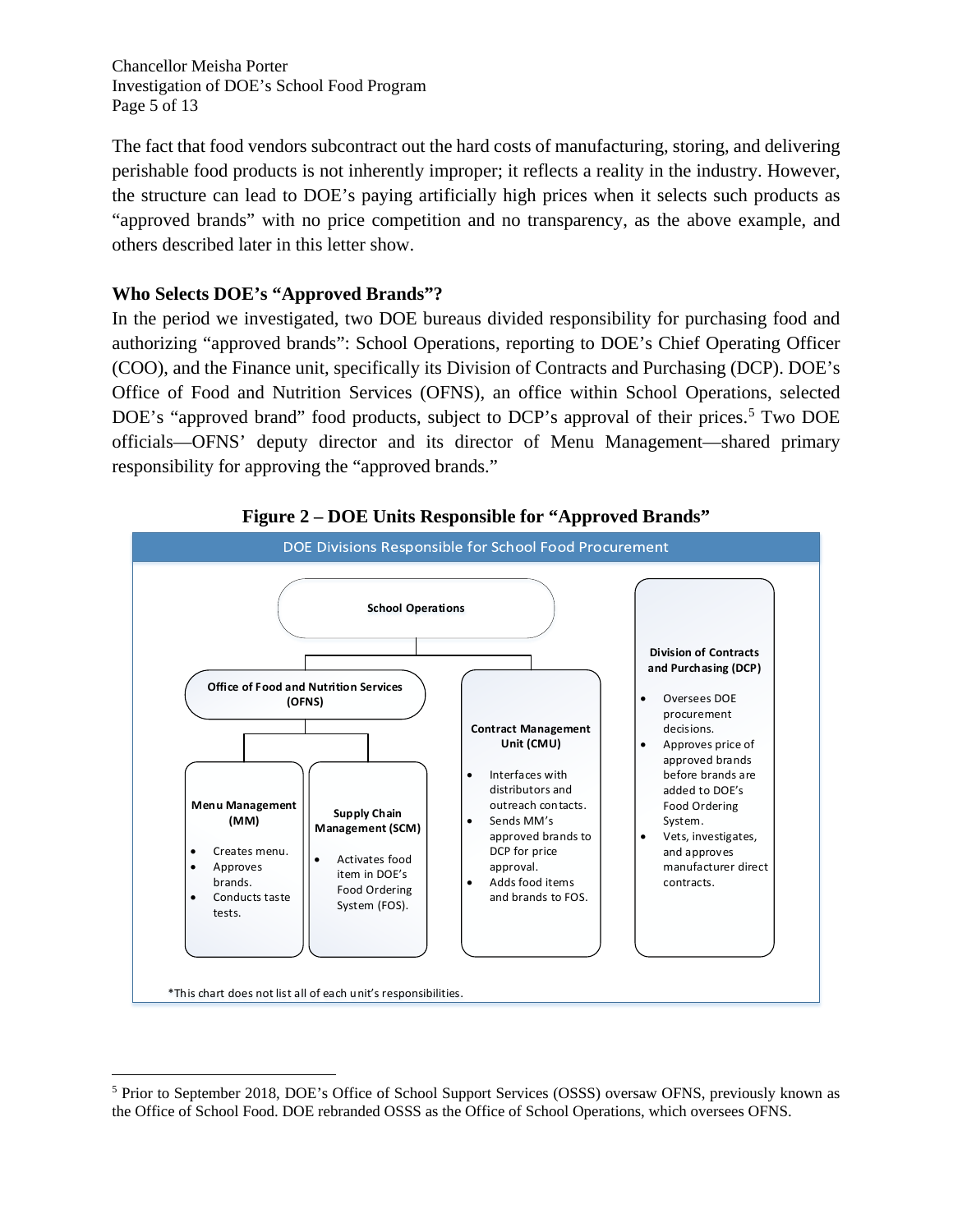Chancellor Meisha Porter Investigation of DOE's School Food Program Page 6 of 13

## **DOE's Internal Four-Step Process**

DOE generally followed a four-step, internal process to consider "approved brands," as outlined in Figure 3 below.



The steps were supposed to be sequential, but the process was informal, in that DOE did not adopt or disseminate a rule or even a written DOE policy and procedure governing it.

#### **Investigative Findings**

#### **DOE's "Approved Brands" Procurement Was Noncompetitive**

The sheer scale of DOE's procurement of "approved brands"—84 percent of its spending under the food distribution contracts—conflicted with the intent, if not the letter, of DOE's procurement policy, which generally requires competitive sealed bidding for other than small purchases. [6](#page-5-0) When DOE determines in a particular case that competitive bidding is not practicable, it is supposed to so state in writing and use "the most competitive alternative method" available.<sup>[7](#page-5-1)</sup>

DOE officials contended that *all* of the food DOE purchased, including "approved brands," was competitively procured, citing DOE's competitively bid contracts with its food distributors. However, DOE's argument elevates form over substance and conflates the competitive process it

<span id="page-5-0"></span>ī <sup>6</sup> Competitive sealed bidding does not necessarily ensure competition. For example, a 2014 audit of DOE's awarding of milk contracts found that the agency did not adequately review possible signs of collusion, noting that "[t]he competitive process only works when competitors set prices honestly and independently." Audit Report on the Department of Education's Awarding of Milk Distribution Contracts, ME12-093A (February 26, 2014).

<span id="page-5-1"></span><sup>7</sup> PPP, Chapter 3, *Methods of Source Selection*, § 3-01, *Policy*, (d) *Justification for Alternative Source Selection Method*.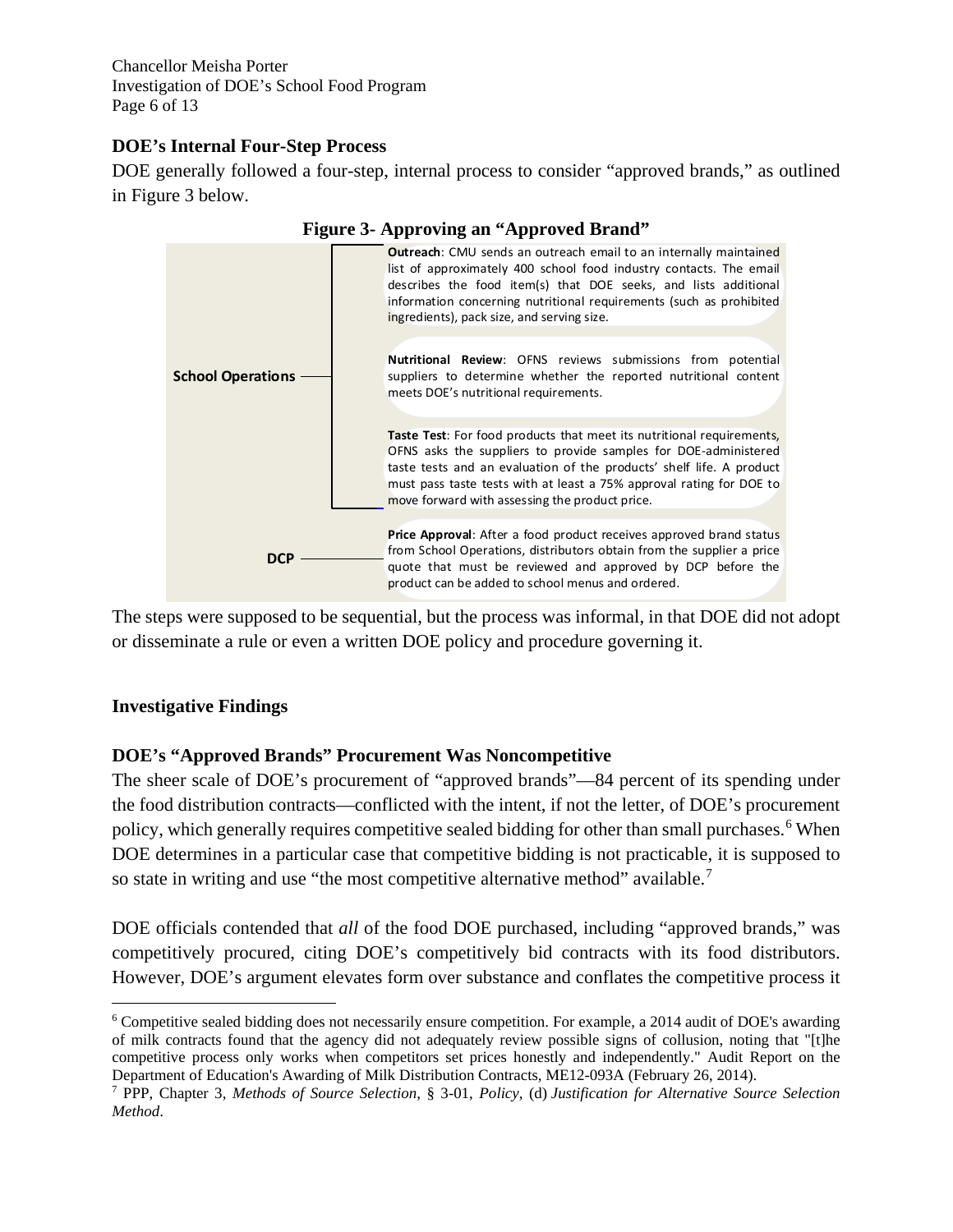Chancellor Meisha Porter Investigation of DOE's School Food Program Page 7 of 13

employs to select food distributors with the non-competitive process it uses to select the food products it purchases through them.

In practice, it was DOE—not its contracted food distributors—that *selected* the "approved brands" that the distributors delivered. Critically, DOE selected those products without publicly soliciting competitive bids or proposals. Moreover, the companies that sold the "approved brands" to the distributors actively marketed those products directly to DOE decision makers. Some generated millions of dollars in sales based on *DOE's* product-selection decisions (not the distributors' decisions) without entering into contracts with DOE. In short, the fact that DOE awarded its food *distribution* contracts through competitive bidding was all but irrelevant to the issue of whether DOE procured the food *products* it purchased from the distributors through a competitive process.



**Figure 4 - How DOE Selects and Pays for School Food Items**

When DOE's food distributors bid on contracts, they provided individual price quotes for as many as 290 different food products, most of which DOE had previously approved. However, DOE did not compare the individual prices for those products to identify the lowest bid for each. [8](#page-6-0) Instead,

<span id="page-6-0"></span>Ĩ.  $8$  The multi-year distributor contracts in effect during the period our investigation covered were subject of a request for bids in 2014. An earlier investigation by the Special Commissioner for the New York City Schools, reported in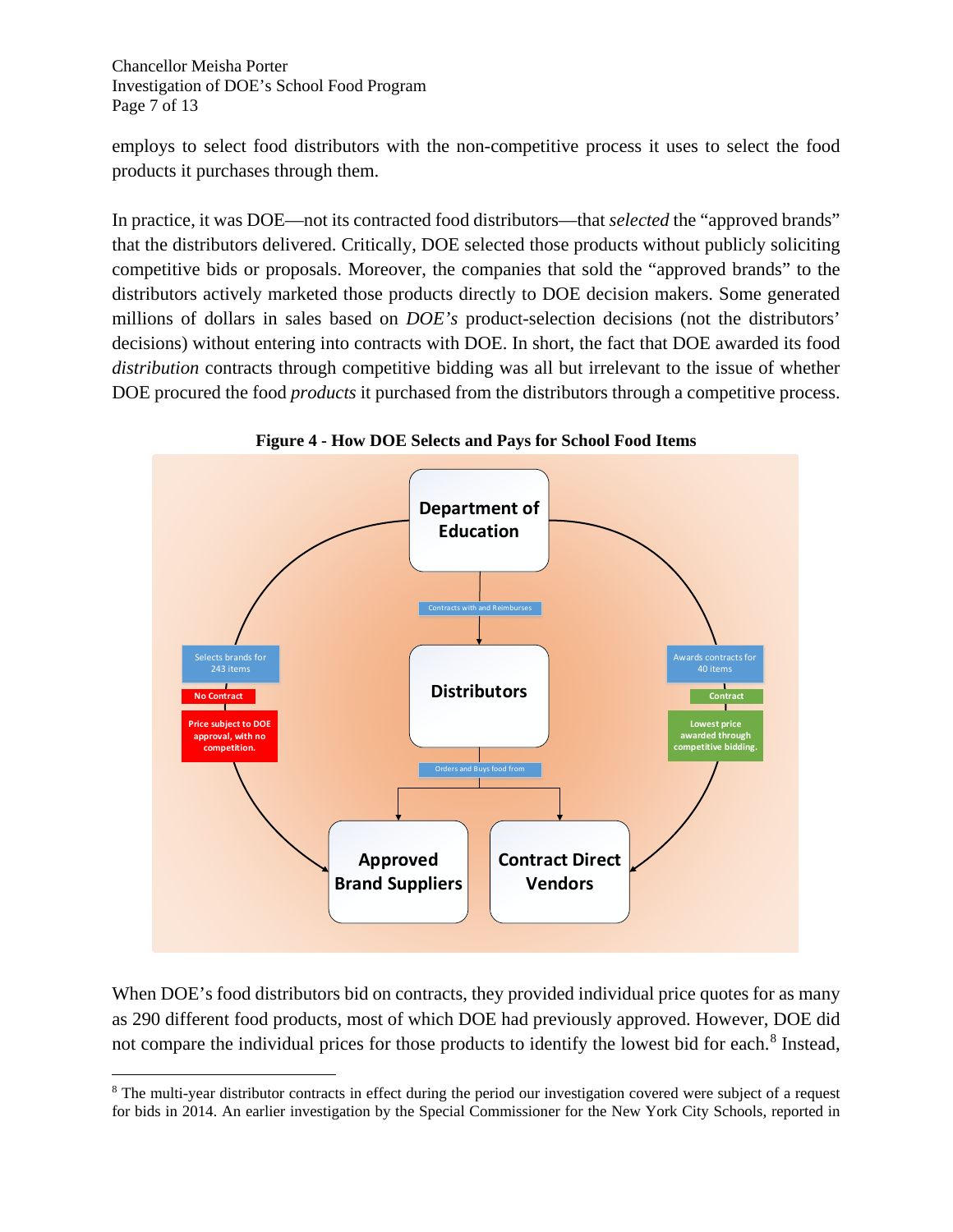Chancellor Meisha Porter Investigation of DOE's School Food Program Page 8 of 13

DOE considered each distributor's aggregate bid price, in effect, the sum of all the prices for individual items, weighted by anticipated quantity, plus the distributor's markup.<sup>[9](#page-7-0)</sup>

Similarly, when DOE added new "approved brand" food items to its menu during the multi-year terms of the distributor contracts, it did not obtain competitive bids. Instead, DOE's DCP merely determined whether the price of a given product—after it had passed DOE's nutritional review and taste test—was "fair and reasonable." That determination generally was based on a comparison of the product's price with prices DOE was already paying or had previously paid for similar items, or, alternatively, with retail prices. In sum, DOE had no assurance that its "approved brands" were competitively priced or offered the best value in relation to the large quantities of food DOE purchased. [10](#page-7-1)

## **"Approved Brands" Cost More than Competitively Procured Products**

The prices DOE paid for just five "approved brand" chicken products in Fiscal Years 2017 and 2018 exceeded those it obtained in Fiscal Year 2019 through "contract direct" competitive bidding by margins ranging from 6 percent to 50 percent and averaging 25 percent. Potential, but forgone, savings for the five items alone exceeded \$5 million per year, as shown in Figure 5, which follows.

| "Approved Brand"<br><b>Item</b>                      | <b>DOE</b> Spend<br><b>Ranking</b> | <b>Amount DOE</b><br><b>Spent</b> | <b>Competitive Bid</b><br><b>Price Difference</b> | <b>DOE</b><br>Overspending<br>on "Approved<br>Brand" |
|------------------------------------------------------|------------------------------------|-----------------------------------|---------------------------------------------------|------------------------------------------------------|
| Chicken<br><b>Breaded</b><br><b>Bites</b>            |                                    | \$5,529,258                       | $-18%$                                            | \$995,266                                            |
| <b>Chicken Patty</b>                                 | $\overline{2}$                     | \$4,807,938                       | $-6\%$                                            | \$288,476                                            |
| <b>Chicken Drumstick</b>                             | 3                                  | \$4,562,289                       | $-50%$                                            | \$2,281,145                                          |
| Chicken Dumpling                                     | 7                                  | \$3,166,150                       | $-14%$                                            | \$443,261                                            |
| Chicken Tender                                       | 11                                 | \$2,367,154                       | $-50%$                                            | \$1,183,577                                          |
| Total DOE Overspent on 5 "Approved Brands" - FY 2017 | \$5,191,725                        |                                   |                                                   |                                                      |

**Figure 5 – "Approved Brands" vs "Contract Direct" Cost - Fiscal Year (FY) 2017**

Ĩ. 2004, found inadequate oversight of the bidding process, favoritism toward one vendor, and improper acceptance of gifts. *See* [https://www1.nyc.gov/assets/doi/sci/reports/02-04-Food-Purchasing-Procedures-letter-to-klein.pdf](about:blank) (last accessed December 8, 2021).

<span id="page-7-0"></span><sup>9</sup> Only six distributors bid, only four were awarded contracts, and one of those four, with DOE's permission, later assigned its contract to one of its erstwhile competitors. At present, only three distributors serve the six Aggregate Class zones.

<span id="page-7-1"></span><sup>10</sup> DOE's "alternate brand" policy, referenced in its food distribution contracts but not otherwise published, theoretically enables distributors (or other industry participants) to propose lower priced substitutes for "approved brands." In practice, however, "alternate brands" are rarely proposed and even more rarely approved. Moreover, the internal process is similar to the "approved brands" process and lacks safeguards such as public solicitations, standard timeframes, and published outcomes.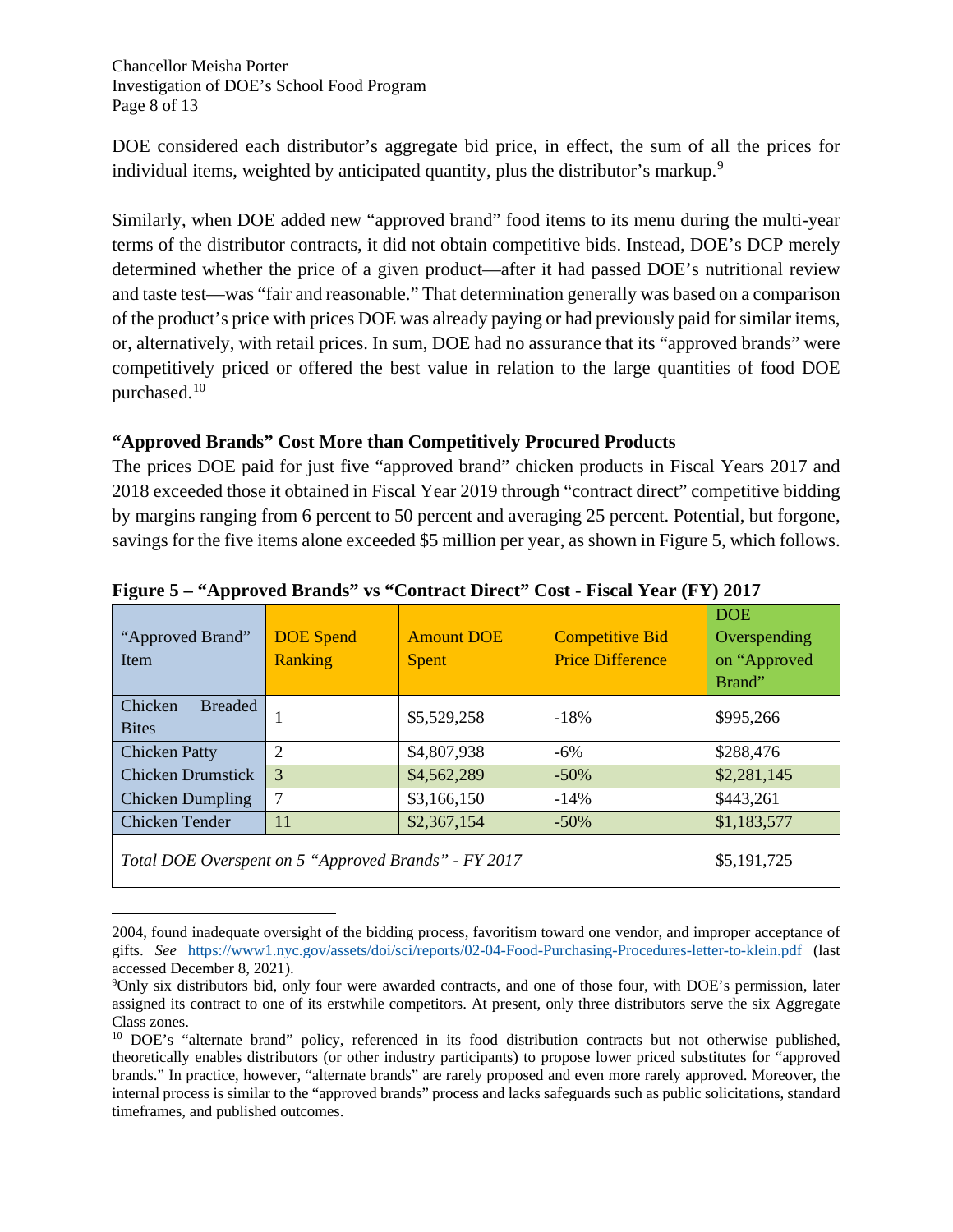Two of the "approved brand" chicken products DOE purchased in FY 2017, chicken drumsticks, which ranked  $3<sup>rd</sup>$  by DOE spending for food items, and chicken tenders, which ranked  $11<sup>th</sup>$ , were marketed by the company whose executives allegedly bribed a former DOE official to obtain DOE's business, according to the previously-mentioned federal criminal complaint. After spending more than \$7 million on those two products in Fiscal Year 2017, DOE removed them from its menu, following multiple reports of students' and staff members' finding non-edible material such as plastic, bone, and metal in the chicken tenders.<sup>[11](#page-8-0)</sup> Two years later, DOE began to procure other brands of those food items through competitive bidding, using its "contract direct" process. Based on the bid prices DOE obtained in 2019, we estimate that DOE could have saved \$3.4 million in Fiscal Year 2017 on those two items alone through competitive bidding.

In another example, in Fiscal Years 2017 and 2018, DOE spent \$3.2 million and \$3.4 million, respectively, for an "approved brand" of frozen chicken dumplings at net prices of \$84.88 and \$86.00 per case.<sup>[12](#page-8-1)</sup> We learned that the company that controlled the "approved brand" and marketed the product to DOE was paying a food manufacturer \$60.78 per case for the product and adding its own markup of \$24.10 per case (40 percent)—for a product that it did not physically handle.

In 2019, DOE requested competitive bids for the chicken dumplings. The *same* company that was already selling the product to DOE at \$86.00 per case immediately lowered its net bid price to \$73.00 per case—a 15 percent reduction—and DOE ultimately awarded the contract to a competitor that bid even lower, \$72.75. Applying the 15 percent reduction to DOE's purchases of the product as an "approved brand" in Fiscal Years 2017 and 2018—totaling \$6,528,480—DOE could have saved \$979,272 by purchasing the product through "contract direct."

| "Approved Brand"<br>Item                             | <b>DOE</b> Spend<br><b>Ranking</b> | <b>Amount DOE</b><br><b>Spent</b> | <b>Competitive Bid</b><br><b>Price Difference</b> | <b>DOE</b><br>Overspending<br>on "Approved<br>Brand" |
|------------------------------------------------------|------------------------------------|-----------------------------------|---------------------------------------------------|------------------------------------------------------|
| Chicken<br><b>Breaded</b><br><b>Bites</b>            |                                    | \$10,179,941                      | $-18%$                                            | \$1,832,389                                          |
| <b>Chicken Patty</b>                                 | 4                                  | \$5,388,498                       | $-6\%$                                            | \$323,310                                            |
| <b>Chicken Dumpling</b>                              |                                    | \$3,362,330                       | $-14%$                                            | \$470,726                                            |
| Total DOE Overspent on 3 "Approved Brands" - FY 2018 | \$2,626,426                        |                                   |                                                   |                                                      |

**Figure 6 "Approved Brands" vs "Contract Direct" Cost - Fiscal Year (FY) 2018**

<span id="page-8-0"></span>Ĩ. <sup>11</sup> McCarthy, Ciara, "NYC Schools Stop Serving Chicken After Student Finds Metal in Tender," Patch, 21 April, 2017, [https://patch.com/new-york/new-york-city/nyc-schools-stop-serving-chicken-after-student-finds-metal-tender,](https://patch.com/new-york/new-york-city/nyc-schools-stop-serving-chicken-after-student-finds-metal-tender)  last accessed October 22, 2021.

<span id="page-8-1"></span><sup>&</sup>lt;sup>12</sup> Net prices exclude distributors' markups, which ranged from \$4.23 to \$6.45.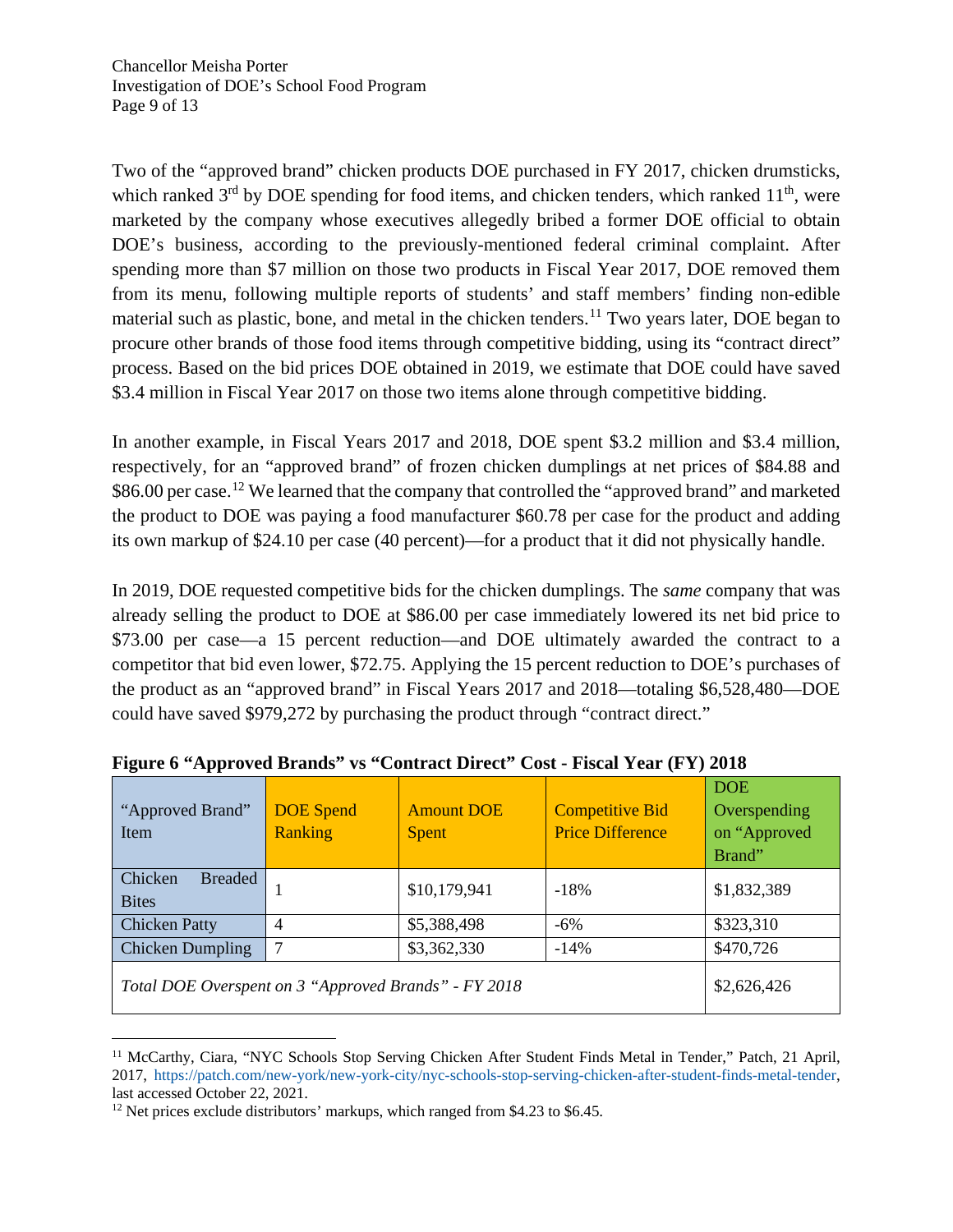Chancellor Meisha Porter Investigation of DOE's School Food Program Page 10 of 13

## **DOE's Decision-making on "Approved Brands" Was Opaque**

DOE's opaque procedure for the selection of "approved brands" lacked the standard mechanisms that provide transparency, mitigate risk, and protect rules-based procurement systems against corruption, conflicts of interest, favoritism, and fraud. Such mechanisms include but are not limited to a public bid opening and a documented, publicly available outcome of a bid solicitation or a request for proposals.[13](#page-9-0)

The following key mechanisms were also absent:

- vetting of the companies offering "approved brand" food products;
- published timeframes for DOE's selections;
- rules requiring adherence to published procedures and timeframes and limiting exceptions;
- procurement rules requiring ethical conduct by public employees and vendors; and
- contracts for purchases exceeding small purchase limits, subject to external review by DOE's Panel for Education Policy and the Comptroller's Office through contract registration.

Without such checkpoints, DOE's decision-making process and timetable were largely left to the discretion of a limited number of DOE employees.<sup>[14](#page-9-1)</sup>

# **DOE Decision Makers Waived Requirements, Creating Appearances of Favoritism**

We found that DOE deviated from its internal "approved brand" procedures in at least two instances, described below.

<span id="page-9-1"></span><span id="page-9-0"></span>ī <sup>13</sup> The lack of standard mechanisms has been identified as problematic in other areas of DOE's procurement practices, including its non-competitive and limited competition contracts and its milk distribution contracts from 2008 through 2013. Audits issued by this office found that DOE lacked comprehensive written procedures to detect and protect against possible collusion. *See* Follow-Up Audit Report on the Department of Education's Controls over Non-Competitive and Limited Competition Contracts and Contract-Related Actions, ME17-078F (August 11, 2017); Audit Report on the Department of Education's Awarding of Milk Distribution Contracts, ME12-093A (February 26, 2014). <sup>14</sup> For example, the procedures do not provide guidance as to appropriate contact between DOE decision-making personnel and "approved brand" food product suppliers, which can lead to favoritism or its appearance. According to newspaper accounts, the personal relationship between the former head of OSSS with an investor in a food company was a factor that ultimately led to DOE's selection of a particular proprietary brand of cereal as the lone approved brand for purchase by its distributors. New York Times (NYT), March 1, 2017, <https://www.nytimes.com/2017/03/01/dining/cereal-health-new-york-city-public-schools.html> (last accessed October 22, 2021); CityLimits, October 1, 2018, [https://citylimits.org/2018/10/01/an-ousted-doe-official-an-ex-white-house](https://citylimits.org/2018/10/01/an-ousted-doe-official-an-ex-white-house-chef-an-nba-star-and-a-pricey-breakfast-cereal/)[chef-an-nba-star-and-a-pricey-breakfast-cereal/](https://citylimits.org/2018/10/01/an-ousted-doe-official-an-ex-white-house-chef-an-nba-star-and-a-pricey-breakfast-cereal/) (last accessed October 22, 2021). According to the NYT article, the cereal was a healthier breakfast option, for which DOE was paying "a little more" than the cereals it replaced. Records reviewed in this investigation, however, show that DOE paid almost twice the cost per serving for this cereal brand compared with the products it replaced. The former head of OSSS referenced in the above articles is the former DOE official who is currently charged in the previously-cited federal criminal case.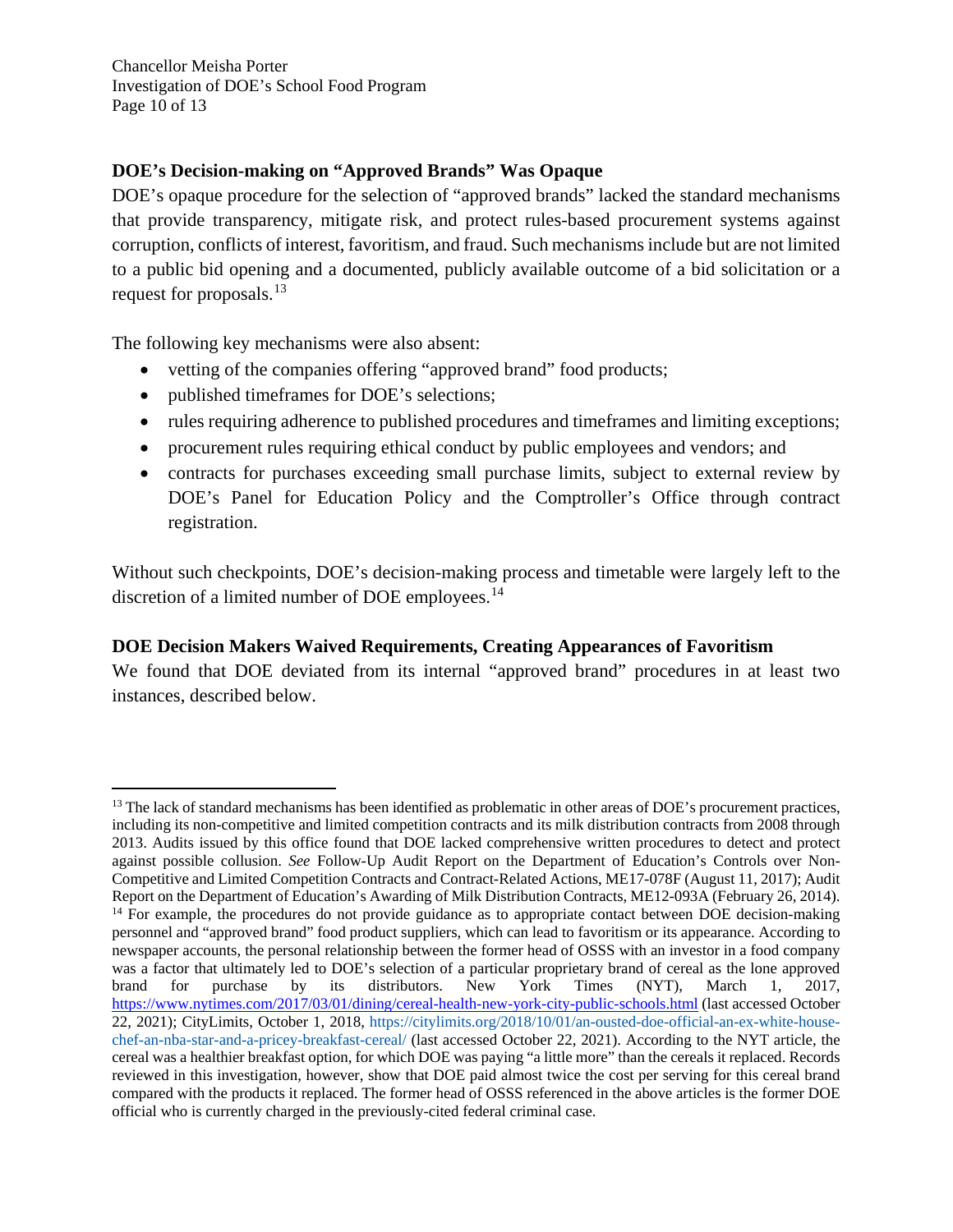Chancellor Meisha Porter Investigation of DOE's School Food Program Page 11 of 13

#### *Yogurt Parfait*

DOE added a Yogurt Parfait product to its menu as an "approved brand" before completing its internal approval process. We raised that example with DOE officials during our investigation and found afterward that it was also cited in the previously-mentioned criminal complaint.

In 2015, *before* conducting any of the required taste tests, DOE scheduled the date when a specific brand of Yogurt Parfait would be served to students. DOE then purchased approximately \$5 million worth of the product in the next two fiscal years. In our investigation, DOE claimed that it had pre-approved the Yogurt Parfait to meet menu needs for "New York Thursdays," a day DOE had designated for the use of locally sourced food products. That explanation, however, disregarded the fact that DOE was already using a New York-sourced yogurt product.

The criminal complaint alleges that the former DOE official charged in that case directed other DOE employees to "fast track" the Yogurt Parfait in exchange for bribes he obtained from the food company charged in the case. [15](#page-10-0) Internally, DOE staff raised red flags at the time of the transaction, asking, "How can this item be delivered to distributors if it hasn't been officially approved as of yet? It is not even in the food ordering system. I don't understand. This is not the normal process."[16](#page-10-1)

## *Flavored Baby Carrots*

In another case where DOE deviated from its "normal process," DOE approved a manufactured "flavored baby carrot" food product, and added it to the school food menu in December 2015, after it failed the ostensibly required DOE taste tests. DOE thereafter purchased \$2.8 million worth of the product in two years.<sup>[17](#page-10-2)</sup> When we asked about that matter, DOE explained that the taste tests it had previously represented were a required step were instead merely a "good indicator," which DOE could overrule or bypass for a product that DOE determined was a healthy menu choice.<sup>[18](#page-10-3)</sup> Neither the "approved brand" procedures nor any other documents provided during this investigation articulated those reasons as grounds for waiving a requirement that DOE initially represented applied to *all* "approved brand" products.

DOE's departures from its avowed four-step "approved brand" process for the Yogurt Parfait and the flavored baby carrots—and its questionable after-the-fact rationales—illustrate how an informal, opaque process is subject to manipulation and potentially arbitrary decisions that drive millions of dollars of spending of public funds.

<span id="page-10-0"></span>Ĩ. <sup>15</sup> Complaint and Affidavit in Support of Arrest Warrants, U.S. v. Goldstein et al, 1:21mj1102, filed September 27, 2021, [https://www.justice.gov/usao-edny/pr/former-new-york-city-department-education-senior-official-and-three](https://www.justice.gov/usao-edny/pr/former-new-york-city-department-education-senior-official-and-three-others-charged)[others-charged,](https://www.justice.gov/usao-edny/pr/former-new-york-city-department-education-senior-official-and-three-others-charged) (last accessed December 8, 2021).

<span id="page-10-1"></span><sup>16</sup> December 9, 2015, email.

<span id="page-10-2"></span><sup>&</sup>lt;sup>17</sup> Ranch Carrots thereafter became one of DOE's top 30 food items by spending during both Fiscal Years 2016 and 2017, with a combined total spend of \$2,788,623.

<span id="page-10-3"></span><sup>&</sup>lt;sup>18</sup> Taste tests are not required for unprocessed fresh produce. However, as a manufactured food product, flavored carrots were subject to them under DOE's brand approval process.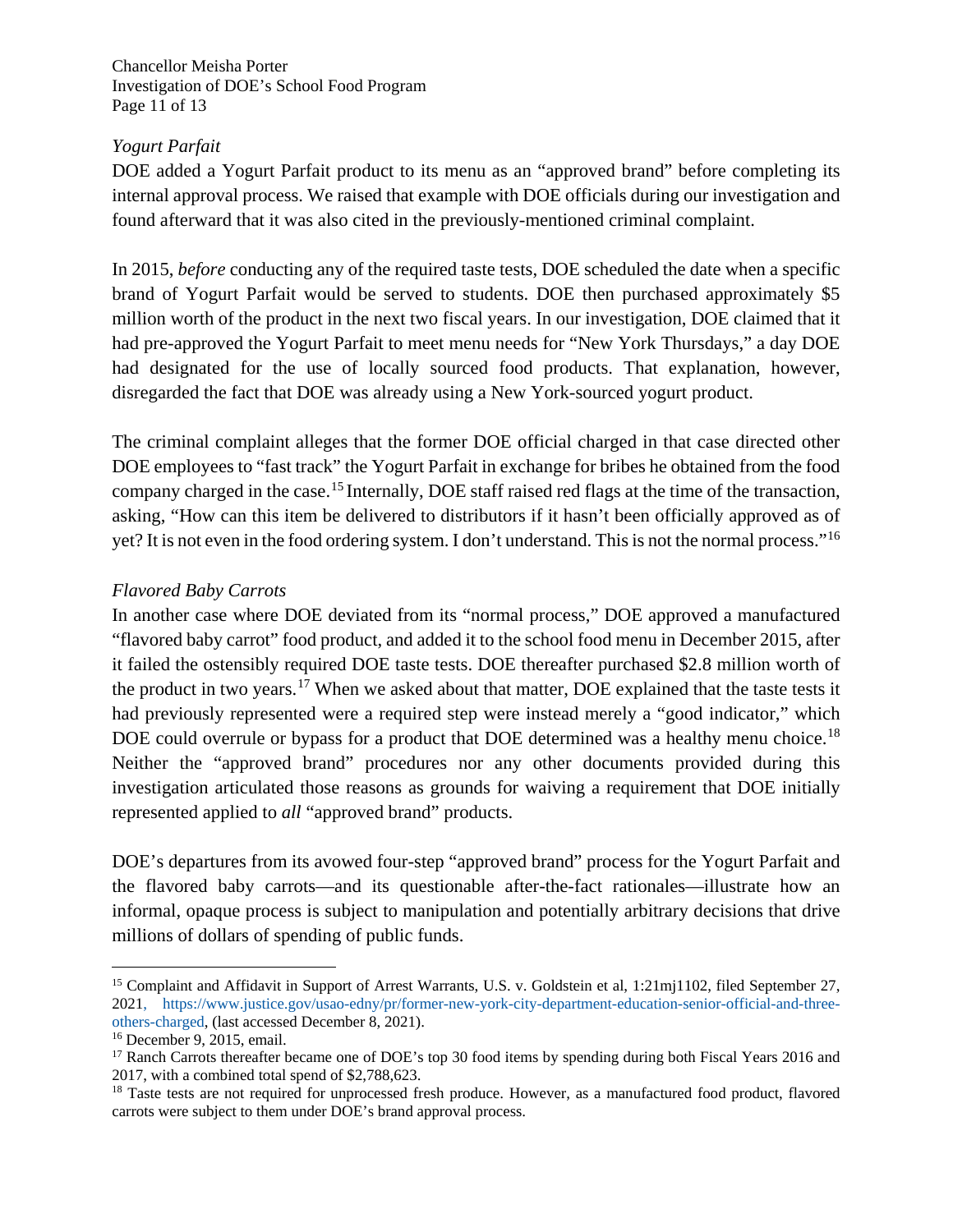Chancellor Meisha Porter Investigation of DOE's School Food Program Page 12 of 13

#### **Conclusion and Recommendations**

Given the hundreds of millions of dollars at stake, DOE's opaque and noncompetitive "approved brand" process constitutes a significant corruption hazard. The process should be critically examined and either eliminated or curtailed and reformed.

DOE officials we spoke with said that they were incrementally increasing "contract direct" procurement but that the "approved brand" process remained necessary to provide DOE with the flexibility required to fulfill specific needs. Examples cited included the need to identify suitable products quickly to replace menu items no longer available or desirable and the related ability to test new food products and concepts within short timeframes not amenable to the competitive bidding process.<sup>[19](#page-11-0)</sup>

Although it is true that DOE changed its method for procuring several high-volume products from "approved brands" to "contract direct" during the period our investigation covered, the vast majority of its food spending continued to go toward "approved brands" rather than "contract direct" items. If DOE's "approved brand" procedure fills legitimate public purposes, DOE should limit its use to specific instances in which it cannot reasonably follow a competitive procurement process. At a minimum, items that DOE purchases in large quantities over extended periods should be transitioned to "contract direct" procurement.

In addition, DOE's "approved brand" process, if retained, must be reformed. In that regard we recommend that DOE take the following steps:

- **1. Implement and publish a written policy and procedure for "approved brands."** DOE's written policy and procedure should set forth all required steps and timeframes necessary for its approval of a branded food product, identify the DOE units responsible, and provide for independent review. DOE should publish the policy and procedure on its website and publicly disseminate it through additional means. The policy and procedure should define and limit the circumstances, if any, in which a specific required step or timeframe may be eliminated or modified and require a documented justification and advance approval by an independent reviewer for any such departure from the standard process.
- **2. Procure food competitively and justify "approved brands" procurements as exceptions.** DOE's written policy and procedure should expressly state that DOE must select food products through competitive procurement except to meet true short term

<span id="page-11-0"></span>Ĩ. <sup>19</sup> For example, DOE solicited bids for frozen chicken in 2017 and again in 2018 before awarding a contract in 2019.